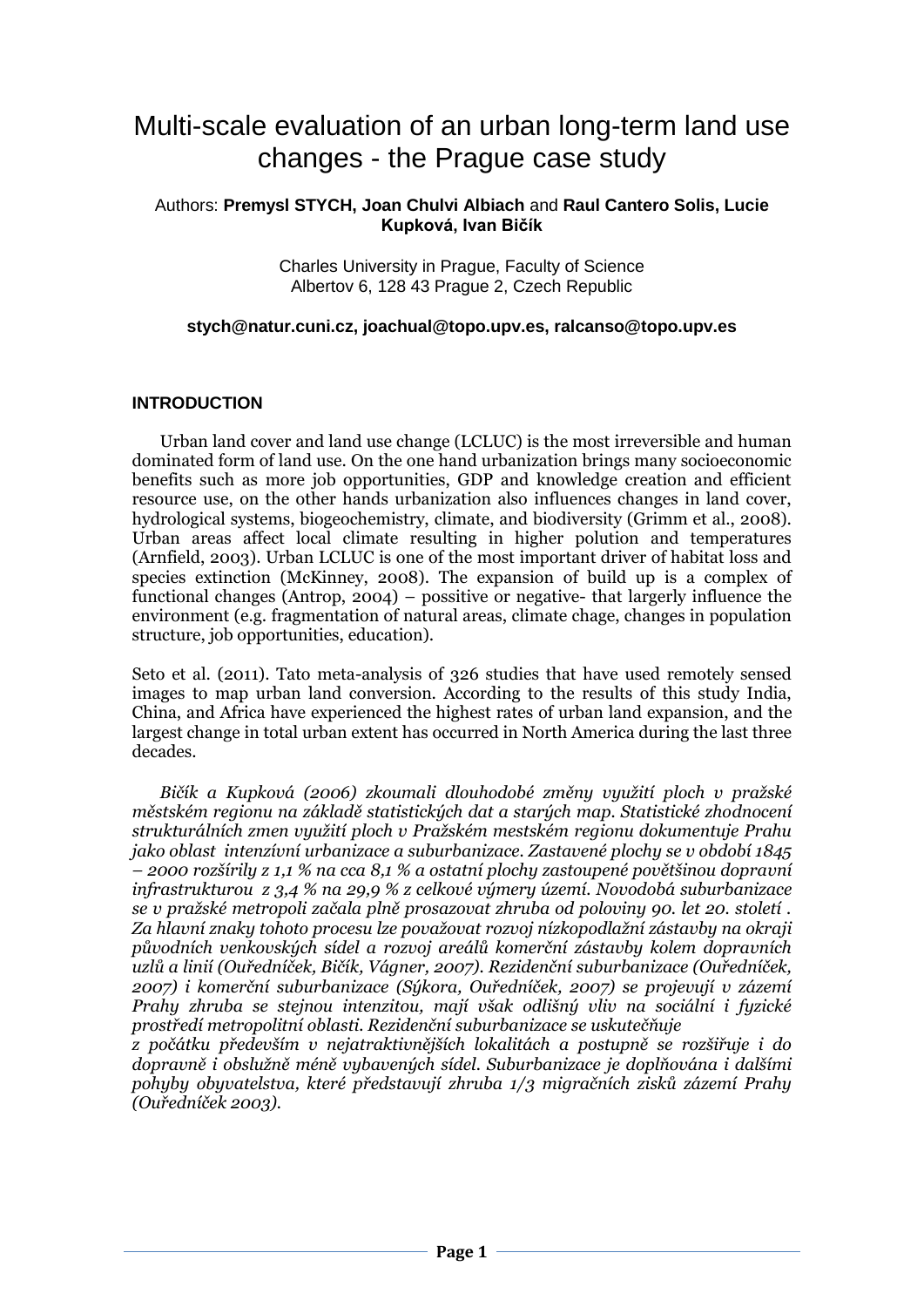ŠVEDA a VIGAŠOVÁ (2010) examined land use changes of major Slovak cities (with more than 50 thousand inhabitants) during the period from 2000 to 2008. The expansion of urban functions into the adjacent landscape causes a shift in the centre of gravity between core and periphery outside the cities and thus enables the emergence of a new structure of spatial organization which transforms vast areas of adjacent land. The biggest centres expand their influence at the expense of their hinterland, where the original function (agriculture, forestry) has been replaced with new services (trade, services, logistics and housing). During the period from 2000 to 2008, the extent of built-up areas in the monitored cities increased by 5.66%, while the extent of agricultural land decreased by 1.35%. The suburbanization is one of the contemporary phenomena, which significantly transforms the landscape around major cities. The impacts of this phenomenon are clearly visible in the area surrounding the capital of the Slovak Republic – Bratislava. Šveda (2011) investigated the largest land use changes have occurred on the edge of the compact city and along the highway corridors by growth in built-up areas, the loss of agricultural land and increase of land use fragmentation in period 1990-2006.

Throughout the history of the Earth it can be said that it has got many different ways of use. Morover, it was a cause of many wars because of strategic and vital importance for life and it is considered as a rich source of food as well.

Currently, overuse of the land creates concern by a shortage of resources for its negative impact and possible social destabilization. The study of the historical evolution of the soil is one of the goals to understand and improve existing systems of land treatment as well as the future.

In recent years there has been an increase in the use of the antique maps on the treatment of the ground. Thanks to the emergence of the technology that allows run an analysis faster and more accurate of what we want to obtain, by means of the GIS systems Information with much more detail and different scales such as cadastral maps.

In Czech Republic this technique is used since the first half of the 19th century which has allowed to know the changes in the land since then to our current era with relative accuracy. They are also a great help, in addition to observe changes in the soil, to see geomorphological, hydrological changes or for example socioeconomic changes. This report describes the historical land-use changes since the mid 19th century until the beginning of the 21st century in four regions of the Czech Republic, the first 2 of our study are in the cadastral area of Prague, these are Libuš/Lhotka and Vysočany and the other 2 are 2 regions adjacent to the metropolitan area of Prague a few kilometres from the border of the city. Both of regions are called Rudna and Cestlice.

The main objective is based on a study of the use of the soil in these regions by analyzing its changes over time thanks to a GIS, comparing to the different changes due to the different location of the zones, as well as the comparison between them finding out the reasons for such changes by a look back at the history of this city.

## **History and Demography**

Prague is the capital of the Czech Republic, before it was capital of the Kingdom of Bohemia, Czechoslovakia. It is also the capital of the region of Bohemia. Situated on the banks of the Vltava River, has approximately 1.2 million inhabitants, which makes the city the most populated in the country.At the beginning of the 20th century the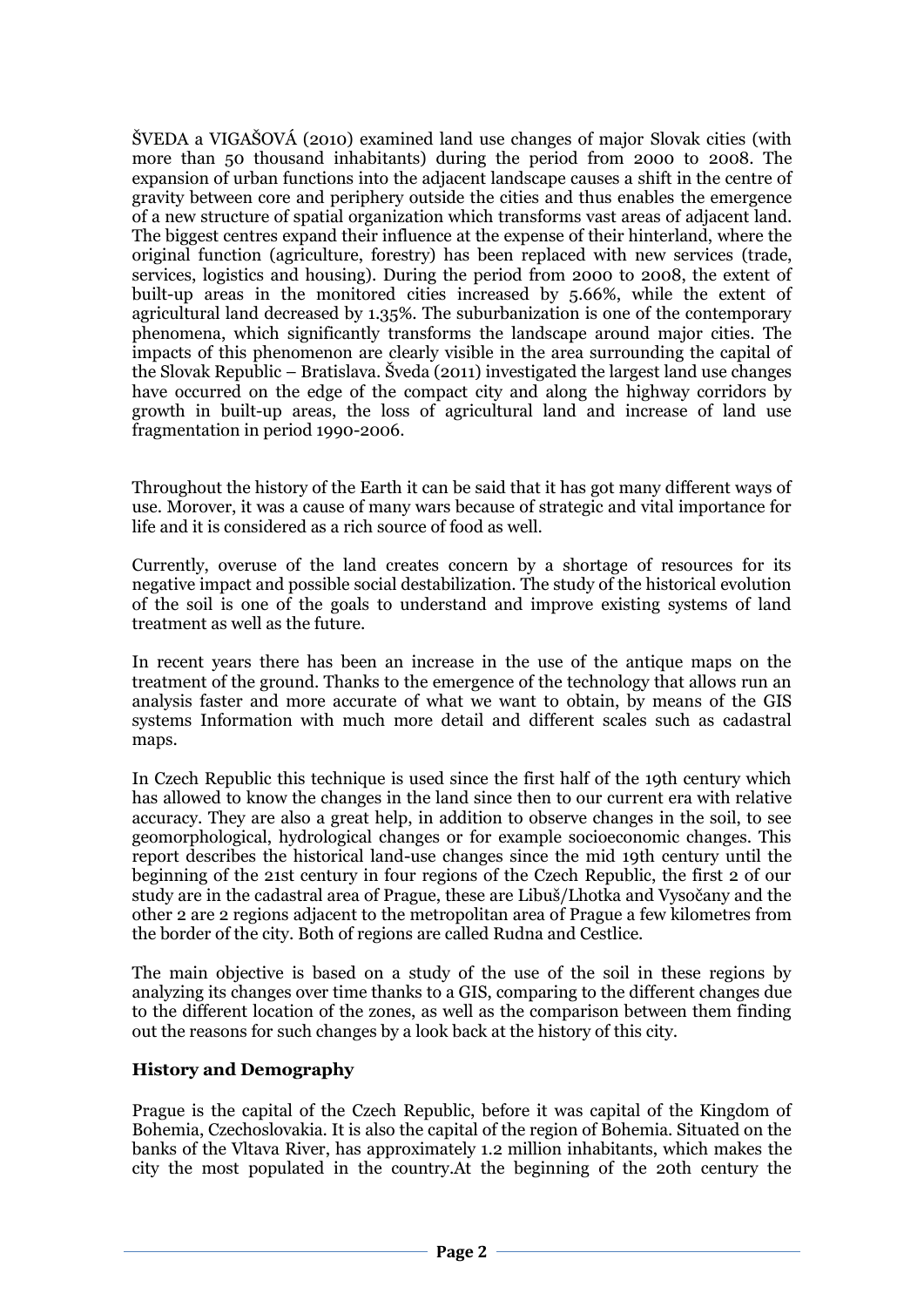population reached 850,000 inhabitants in 1930. Currently the population of Prague is approximately 1,200,000 inhabitants, representing more than 10% of the population of the country. The city had a population explosion during the 19th century due to its economic and cultural flourishing. If we include the suburbs that were not part of Prague, the population went from little more than 157,000 inhabitants in 1850 to more than 500,000 in 1900. Since then there was a moderate grew until the 1980's, and from that time the population has stabilized.

They make it one of the 20 most visited cities in the world.

Prague is located in the heart of Europe, less than 500 kilometres from the Baltic, North and Adriatic seas. The city belongs to Central Bohemia region and mainly occupies the region of Poberounska soustava andthe northest corner is a small part of the area of Česka table. Within the Czech Republic, Prague is slightly displaced to the Northwest of the geographic center of the country. The erosion and the processes of sedimentation on both banks of the Vltava River are the main cause of the relief of the city. The maximum altitude of the city is 399 meters, in the District of Zličín, West of the city, and the minimum altitude is of 177 meters on the northern edge of the city, where the River leaves it. Therefore the maximum altitude difference is 222 meters in a relatively small area.

To understand better the land use changes we will make a brief review of the history of Prague since the mid-19th century until today to see how those changes have been able to affect.

- In the middle of the 19th century Czech Republic was under Austro-Hungarian rule and Prague became the Centre of Czech nationalism.
- In 1918, as a consequence of the first world war, Czechoslovakia was founded, and the new President of the Republic Tomáš Masaryk Prague became the seat of Government and capital of the Czech State.
- Between 1939 and 1945 Hitler's army occupied the city of Prague.
- In 1945 the U.S. army bombed the city to confuse it with Dresden.
- After the second world war, the Czech Republic became part of the Communist bloc, under the protection of the Soviet Union.
- In 1968 break out the spring of Prague, a movement that sought to reform the unchanging Soviet socialism, which was harshly surprised with the invasion of the armies of the Covenant of Varsovia.
- On December of 1988, the Soviet Prime Minister Mijaíl Gorbachov announced the so-called Sinatra doctrine the countries of Eastern Europe could do what they consider suitable.
- At the end of 1989, with the fall of the Berlin wall, Prague abandoned socialism in what was called the Velvet revolution.
- Prague was the center of the velvet revolution that led to the fall of communism in the country.
- In 1993, it was decided to make a peacefull dissolution of Czechoslovakia and its division in the Czech Republic and Slovakia. Prague became the capital of the Czech Republic.
- In August 2002 the Vltava river overflowed with more than  $5100 \text{ m}^3/\text{s}$  flow causing serious damage in the city. It was needed two years to recover.

Then we are going to briefly describe 4 areas of study.

Libuš/lhotka is the first area of our study, is a cadastral area on the outskirts of the South of Prague, which constitute a small part of the territory of the region of Prague-Libuš. About five thousand inhabitants live here. Before connecting to Prague in 1968 it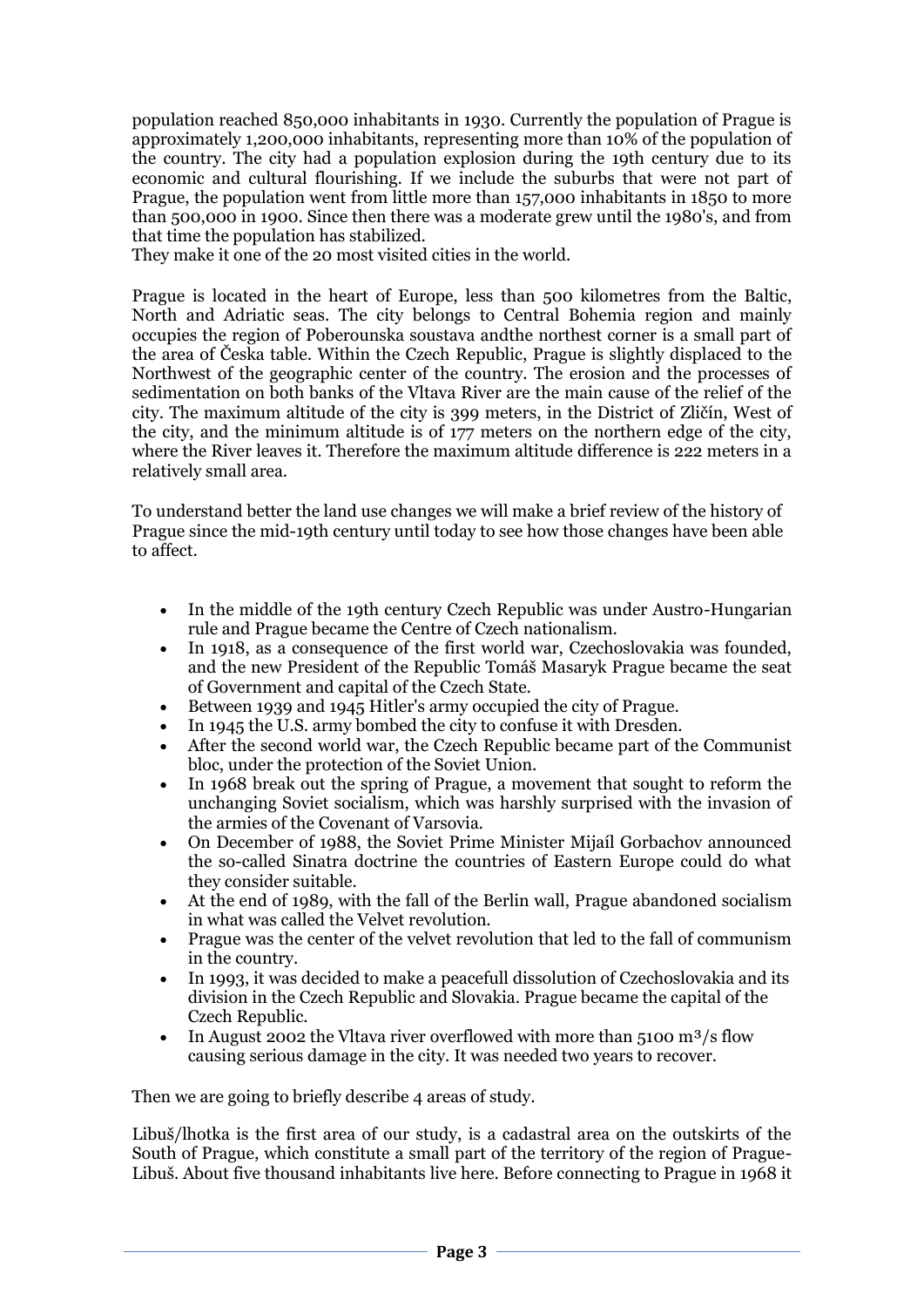had a 1.955 inhabitants. Today there live approximately 10000 inhabitants. The total area of the city is 5.24km².

Meanwhile, Lhotka, limited to Branik on the North, in the North and East Krc, Libuš South and West Kamyk and Hodkovičky, is a cadastral area of Prague which are included in the city of Prague 4. The municipality lies at an altitude of xxx m and has an area of 1.05 km² and second place we run Vysočany, is one of the districts and the area of land in the district circuit Praha 9 has a population of 15000 inhabitants covering an area of 6.07 km²

Secondly we find Vysočany, it is one of the neighborhoods and the area of land in the district Praha 9 circuit has a population of 15,000 inhabitants with an area of 6.07 km².

Rudna, the third region of our study, is a town about 3 km from the western border of Prague and about 7 km south of Hostivice, Plateau undulating on the border of the Prague plateau and Kladenské Board. From July 1, 1974 he succeeded it in relation to the expansion of the capital city of Prague, in the district Prague-West. The city is located near the part of the highway from Highway D5 from Prague to Plzeň, in its western part, an extensive industrial area and warehouse. At the beginning of 2012, had 4.662 inhabitants. Rudna territory's population has increased considerably since 1886, between 2001 and 2008, the population increased due to extensive housing construction and migration related from 3075 more than 4200. The municipality lies at an altitude of xxx metres and covers an area of 8.19 km².

The fourth area of study is the Čestlice village, is located in the District of Prague-East, the central County. It covers about sixteen kilometers southeast of the city center, and six kilometres to the West of the city of Řičany. There live about six hundred inhabitants. The municipality lies at an altitude of 309 metres and covers an area of 4.42 km²

## **METHODS**

An extensive, exceptionally detailed and long-term database (LUCC UK Prague) created and used at the Faculty of Natural Sciences of the Charles University forms the foundation for our evaluation. The database uses data on area of individual land-use categories of all cadastral units in Czechia for the years 1845, 1948, 1990 and 2000. These years represent key milestones of Czechia and to a certain extent also Central European, history in the political, social and economic sense (Jeleček 2002; Bičík, Jeleček 2005). The original data had to be adjusted for all the four years in order to ensure territorial and temporal comparability of land-use categories used (Bičík et al. 2001, Bičík and Jeleček 2003 etc.). There are about 13,000 cadastral units in the Czech Republic. However, some of them changed their area during the past 160 years, some were newly created, some ceased to exist. Therefore, the primary database of cadastral units was "consolidated" into slightly less than 9,000 "comparable territorial units" (CTUs) comparable in size in different periods. The area of almost all thus modified units during the observed more than 160 years has not changed by more than 1%. The average area of thus modified 8,903 BTUs is 8.9 km2 . In individual years, different categorization of land-use was used (for example 1845: 56 categories; 2000: 12), the original data for individual cadastral territories had to be consolidated in order to create a comparable structure. This structure consists of 8 basic categories – arable land (AL), permanent cultures (PC – orchards + gardens + vineyards + + hop-fields), meadows (Me), pastures (Pa, currently registered as permanent grassland – PGL), forests (For), water areas (WA), built-up areas (BuA), and other (O). These basic categories can be "grouped" in various ways; we mostly use three aggregate categories –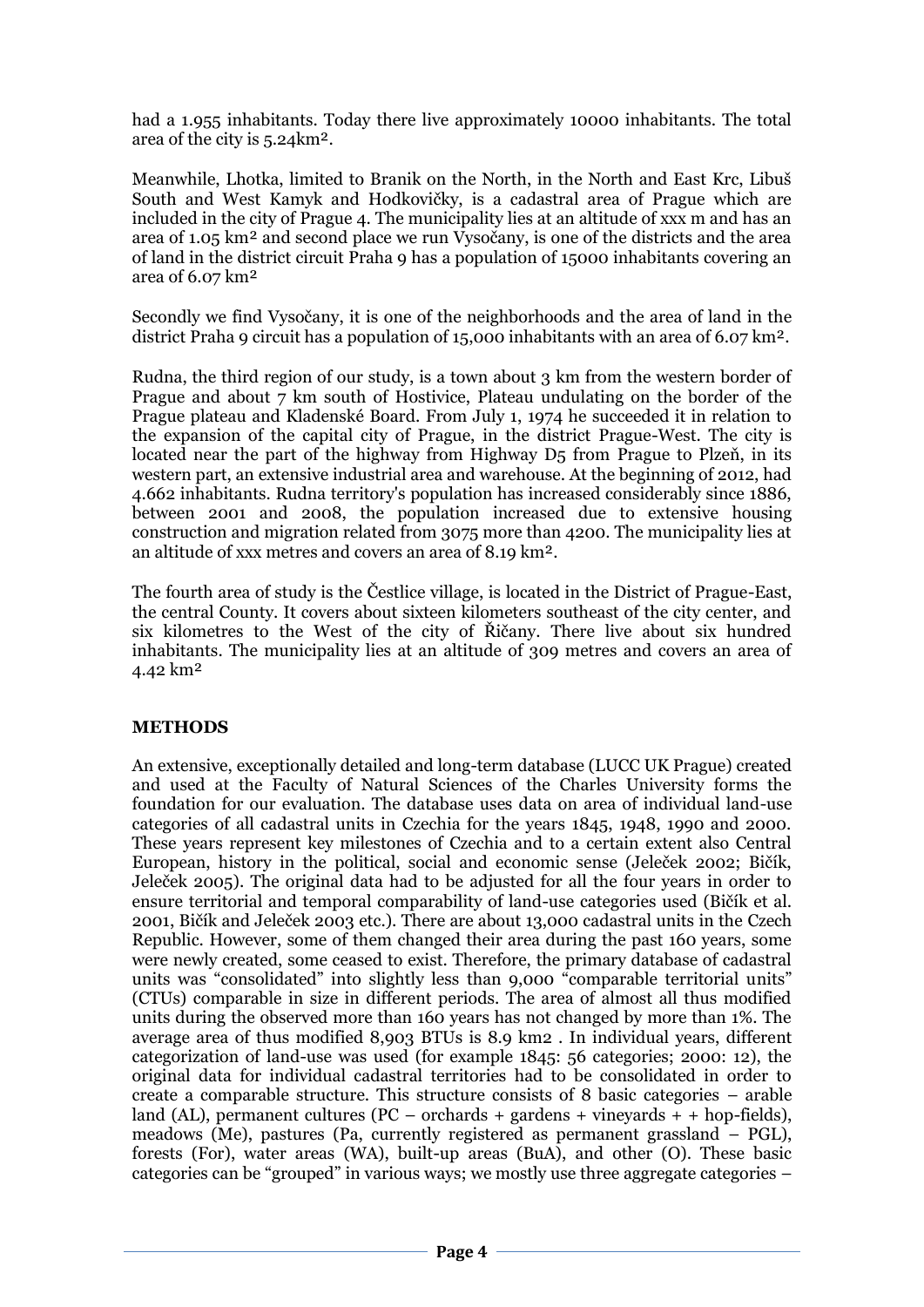agricultural land (AgL: AL+PC+Me+Pa), forest areas (FA) and remaining areas (RA: WA + BuA + O). In essence, this simplification provides temporal comparability of data for the entire period observed. These modifications made it possible to obtain a data set of 8,903 CTUs for each year, 1845, 1948, 1990 and 2000, of the given dimension of eight area categories, fully comparable in terms of time and territory. Other characteristics were added to this database providing complementary information about the CTUs (average altitude, inclination official price of agricultural land, rate of exposure, etc.). This article does not make it possible to apply all the methods used to evaluate land-use changes using this database. We therefore limited ourselves to a comparison of the development in share of selected categories and a calculation of a change index between 1845 and 2000 (the year 1845 denotes an aggregate set of data obtained for individual cadastral units in Czechia by cadastral mapping throughout 1826–1843). 32 Two basic methods were used. The first one was used to evaluate the percentage changes of the share of selected categories (AL, PGL, Fo, BuA and O) between 1845 and 2000. This means that we evaluated categories with the largest area share in most CTUs and, at the same time, with the most significant changes in the share. Such a selection of categories also makes it possible to evaluate the potential influence on the rainfall-runoff situation. Furthermore, overall changes were evaluated, both in terms of prevailing trends of the overall land-use structure, and in terms of the change index. The change index has been introduced and used in numerous papers (Bičík et al. 1994, 2004, 2005 etc.). The indicator reflects the intensity of land-use changes irrespective of the direction of global changes. It evaluates the total percentage of area (out of the CTU total area) where change in land-use occurred between the two years mentioned, based on balance comparison of the initial and final year.The article makes use of LUCC UK Prague database (Bičík et al. 1996, 2003), an extensive geodatabase designed to evaluate spatial land-use development of individual comparable territory units (CTUs – based on the cadastral units), for the years 1845, 1896, 1948, 1990, 2000 and 2010. We applied long term development data of land-use (1845–1948–1990–2000) in four classes (arable land, grassland, built up areas, other areas) and one index (Change index shows share of changed land-use classes from the whole size of territorial unit). These data were cliped for Prague, Prague-West and Prague-East district.

**I**n this field, describes research methods that were applied when data for whole cadastral areas were taken into consideration. Apart from that, detailed land use analyses within selected cadastral areas have been carried out; the model areas represent different types of areas in Prague and surounding. These detailed analyses enabled to trace landscape changes by plots and to assess structural changes. Maps from the so called "stable cadaster" (mid-19th century), current land use maps (scale 1:5,000), and current aerial photographs were used. Land use changes in model areas were detected using GIS. Results show:

1) type of change

2) exact place where changes took place.

The results of this method bring quantitative data as well as spatial information and are more precise than pure quantitative analyses based on numerical data only. In the past, this method was used in a number of studies including Mares (2000), Kolar (2000), Stych (2001) and Kupková(2001).

The information incorporated into the GIS have been classified according to the original scale of obtaining and the thematic area to which it belongs to obtain a correct management of databases. In order to avoid displacement errors each thematic layer incorporated is presented in a common spatial reference system.

We used the program ArcMap 10.1, this program is the main component of Esri's ArcGIS suite of geospatial processing programs, and is used primarily to view, edit,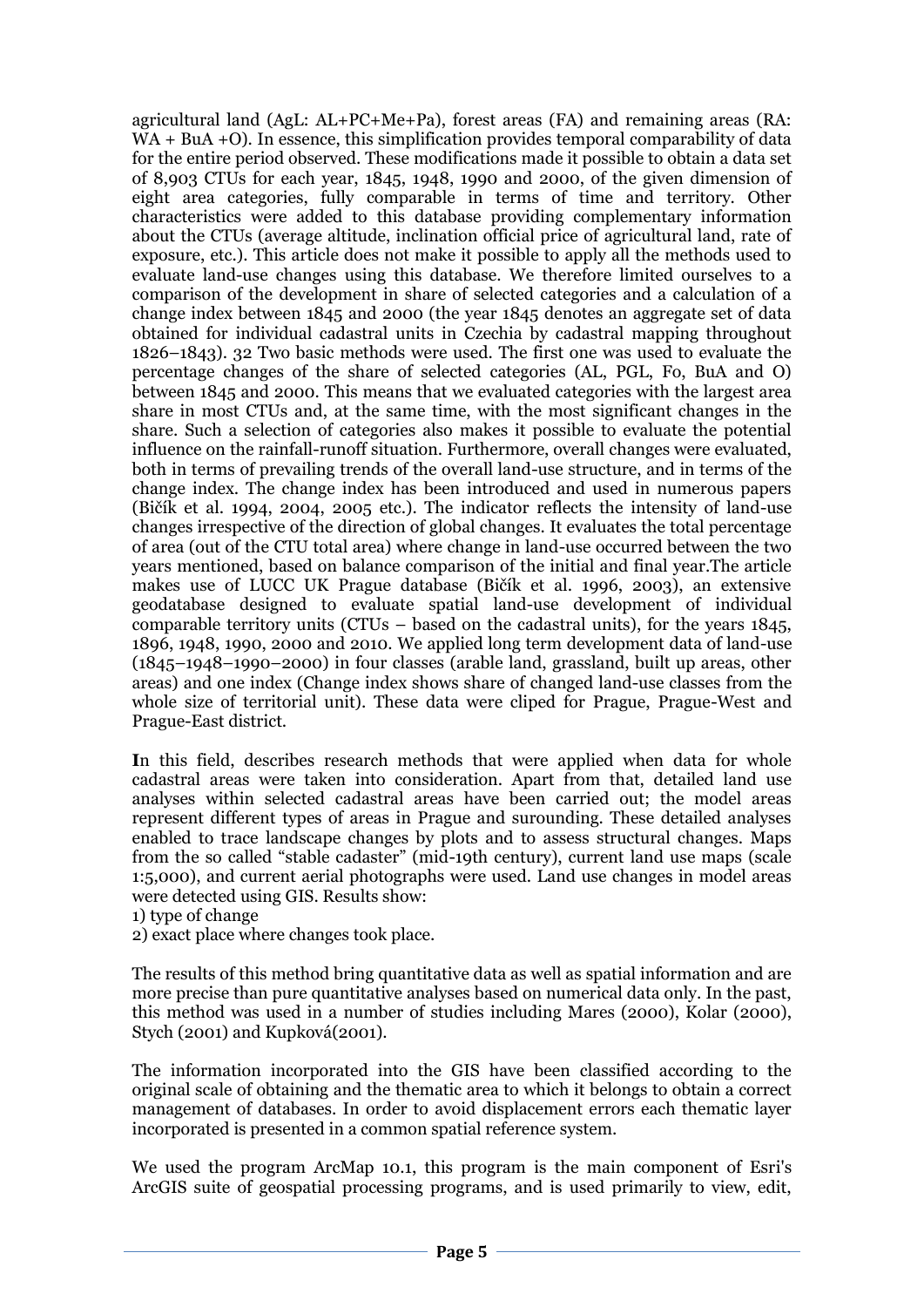create, and analyze geospatial data. ArcMap allows the user to explore data within a data set, symbolize features accordingly, and create maps. In our case we had to update different zones for try to define this areas as real and current as possible.

All data used to work in ArcMap, have been georeferenced in the system of cadastral trigonometric network (JTSK), it's a network of geodetic control points created in the years 1920-1957 for the territory of the former Czechoslovakia.

This network is the a base of geospatial coordinates S-JTSK (Krovak East North), and it was a source of basic data for current land cover mapping. The Czech coordinate system S-JTSK is based on the oblique projection conical Krovak, it was designed to pre-war in Czechoslovakia. It has remained in Czech Republic, and there is in use with success to the present day.

To realize the vector cadastral maps of each area of study and to work in ArcGis, we link this program with the WMS server that provided us the 'Geoportal CUZK' (http://geoportal.cuzk.cz/WMS\_ORTOFOTO\_PUB/WMService.aspx) to display the orthophoto more current that we will use to work. And on them, we check it that our current land use classification is right. So we digitize to modify some parts in each one of the areas of study to update the map, in order to provide us the most current data possible about the land uses.

The digitizing is the way of transforming spatial data of cartographic documents to most frequently used in GIS. In our work, we have used the digitalization on the screen, it called vectorization. All of that for use in software ArcGIS 10.1. In reference to the orthophoto, we did polygons (territories and objects area) and lines (linear objects) through the raster maps. In addition, GIS software is able to calculate the areas of these map objects because there are the fundamental data for monitoring the land uses to be able to see which quantity of land have changed, the land cover changes or changes in the landscape and so carry out the analysis long term land use changes.

The orthophoto was processed for the entire territory of the country. Presents an image composed of aerial reconnaissance photographs orthogonalization (ASP), and their accuracy and map projection meets all requirements. The orthophoto shows us all characteristics and structures visible in the territory which were present at the time when the aerial reconnaissance photographs were taken. The orthophoto was taken on a scale of 1: 5000, and the pixel size was 0.5 m until the year 2008. From 2009 these are produced with a pixel size of 0, 25 m, causing a significant increase in the quality of the product.

First, compatibility of land use classes must have been secured. The table 1 shows all land use classes (subclasses) analyzed in all examined years and used in each case study.

**Table** 1: Land use classification.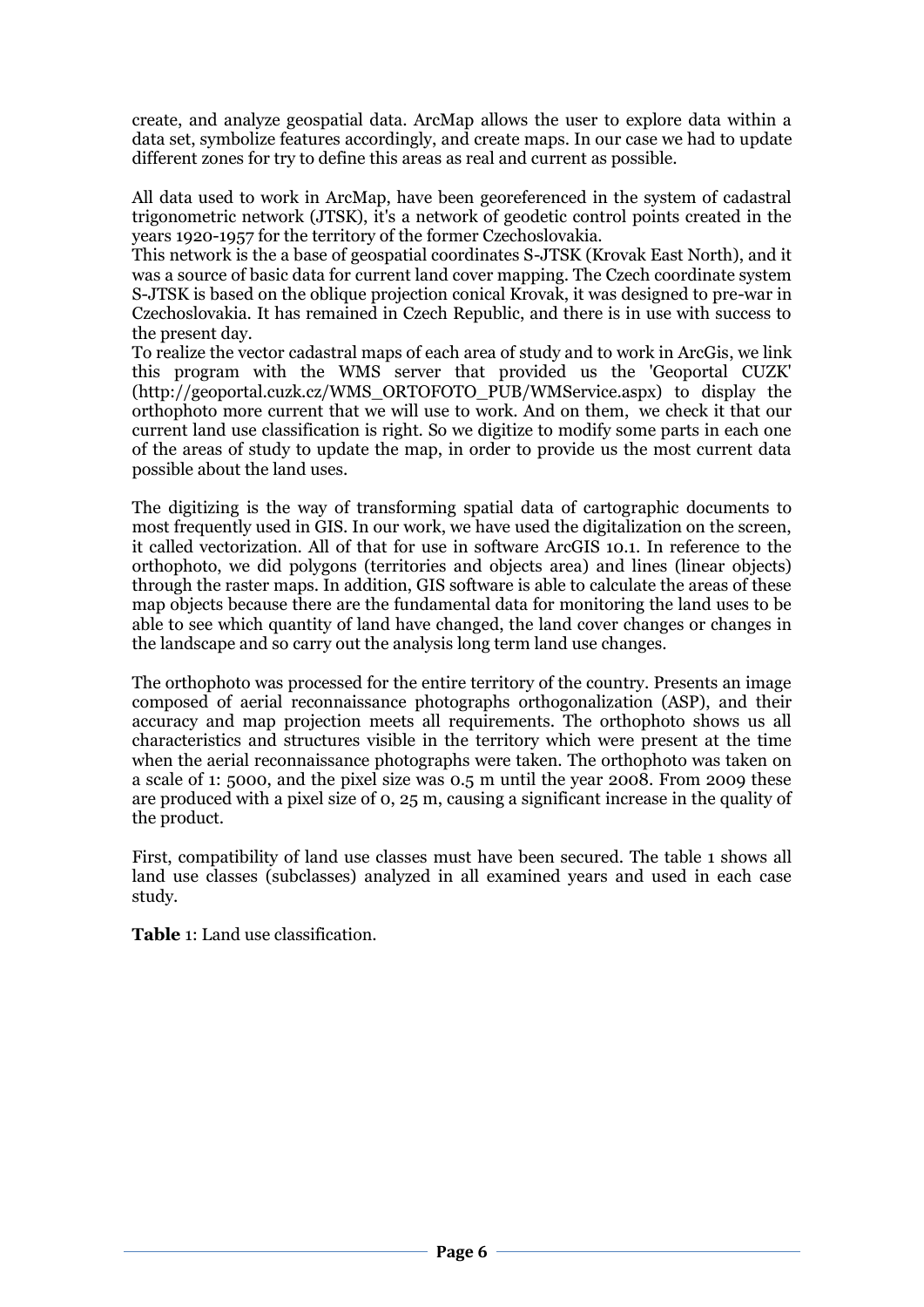| land<br><b>Aggregate</b><br>use<br>classes | <b>Basic land use classes</b> | <b>Detailed land use classes</b>              |  |  |  |
|--------------------------------------------|-------------------------------|-----------------------------------------------|--|--|--|
| I. Agricultural land (AL)                  | 1. Arable land (AL)           | 1.1 Arable land                               |  |  |  |
|                                            |                               | 1.2 Arable land, not cultivated               |  |  |  |
|                                            | Permanent cultures<br>2.      | 2.1 Hopyards                                  |  |  |  |
|                                            | (PC)                          | 2.2 Vineyards                                 |  |  |  |
|                                            |                               | 2.3 Gardens                                   |  |  |  |
|                                            |                               | 2.4 Second homes with gardens                 |  |  |  |
|                                            |                               | 2.5 Orchards                                  |  |  |  |
|                                            | 3. Permanent grassland        | 3.1 Meadows                                   |  |  |  |
|                                            | (PG)                          | 3.2 Pastures                                  |  |  |  |
|                                            |                               | 3.3 Permanent grassland, not used             |  |  |  |
| II. Forest areas (FA)                      | 4. Forest areas (FA)          | 4.1 Broad-leaved forests                      |  |  |  |
|                                            |                               | 4.2 Mixed forests                             |  |  |  |
|                                            |                               | 4.3 Coniferous forests                        |  |  |  |
|                                            |                               | 4.4 Mountain pine                             |  |  |  |
| III. Other areas (OA)                      | 5. Water areas (WA)           | 5.1 Water areas                               |  |  |  |
|                                            | 6. Built-up areas (BA)        | 6.1 Residential housing / yards               |  |  |  |
|                                            |                               | 6.2 Second homes / yards                      |  |  |  |
|                                            |                               | 6.3 Factories, material production /<br>yards |  |  |  |
|                                            |                               | 6.4 Other types of buildings / yards          |  |  |  |
|                                            | 7. Remaining areas (RA)       | 7.1 Field boundaries                          |  |  |  |
|                                            |                               | 7.2 Swamps                                    |  |  |  |
|                                            |                               | 7.3 Dispersed trees, shrubs                   |  |  |  |
|                                            |                               | 7.4 Public green space                        |  |  |  |
|                                            |                               | 7.5 Sport, leisure time                       |  |  |  |
|                                            |                               | 7.6 Devastated areas                          |  |  |  |
|                                            |                               | 7.7 Solidified surface                        |  |  |  |
|                                            |                               | 7.8 Other                                     |  |  |  |

Source:LUCC Database Czechia, Ordinance No. 190/1996 (Act No. 265/1992 Sb.)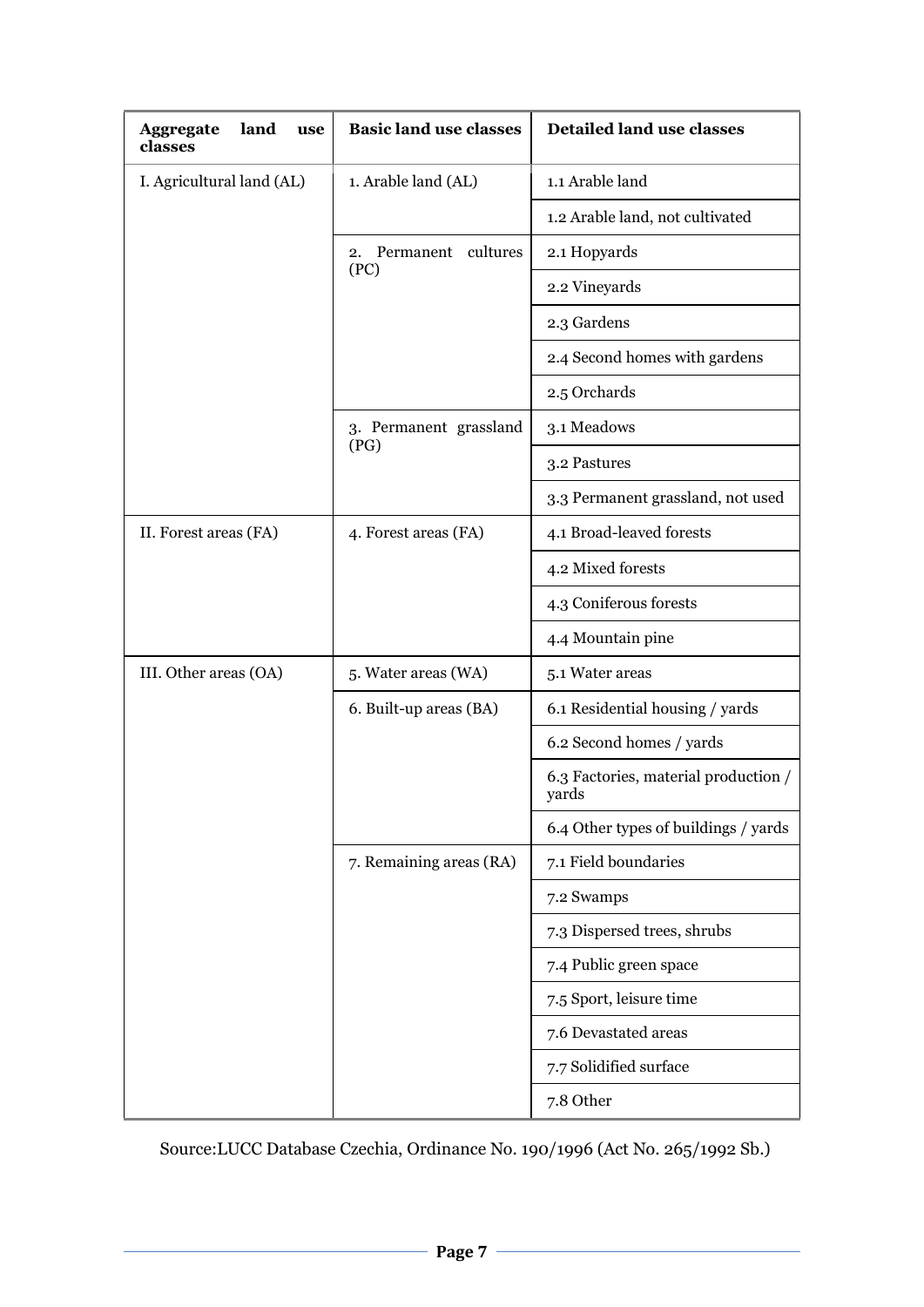In reality, to assign the proper land use class to individual piece of land may pose a problem and the same applies when it comes to exact spatial definition. Individual experience of the persons who carried out the mapping may play a certain role, too. In order to make the mapping as precise as possible, also aerial photographs were used. We will see in detail the processing step of cartographic data to pass to detect changes of the land use:

- Maps were digitized using a large-scale scanner.
- The digital images were edited (trimming, resolution adjustment, etc.) Maps were transformed into a unified coordinate system. Topol software that includes correctly georeferencedmap sheets (prostorově správně umístěný listoklad) of "stable cadaster" and maps 1:5,000 (field mapping) was used. In some cases, the method of identical points was employed. Cadastral boundaries, major crossings, dykes, corners of important buildings (churches etc.) were used in order to identify reliable reference points on the source and corrected maps. In such a way, the deviation did not exceed 5 metres.
- Individual patches of land were visually interpreted and vectorized in ArcGIS to ESRI shaperile format. The minimal mapping unit was 4 m2. Identifiers were attributed according to the legend.
- Areas of land use classes in selected years were calculated.
- Orthophoto was used for update the most current land uses maps of each case study.
- Spatial overlay of vectorized layers was made and land use changes were identified.
- Share of areas where a land use change occurred during the examined period of time was calculated and precise position defined.
- Tables and maps documenting the above mentioned changes were created.

Results of this analysis are presented in Conclusion field. Figures and tables present the extent of stable areas (no land use change) and changing patterns of land use. The land use in observed years is shown in maps . Thus, spatial pattern of land use change is well demonstrated.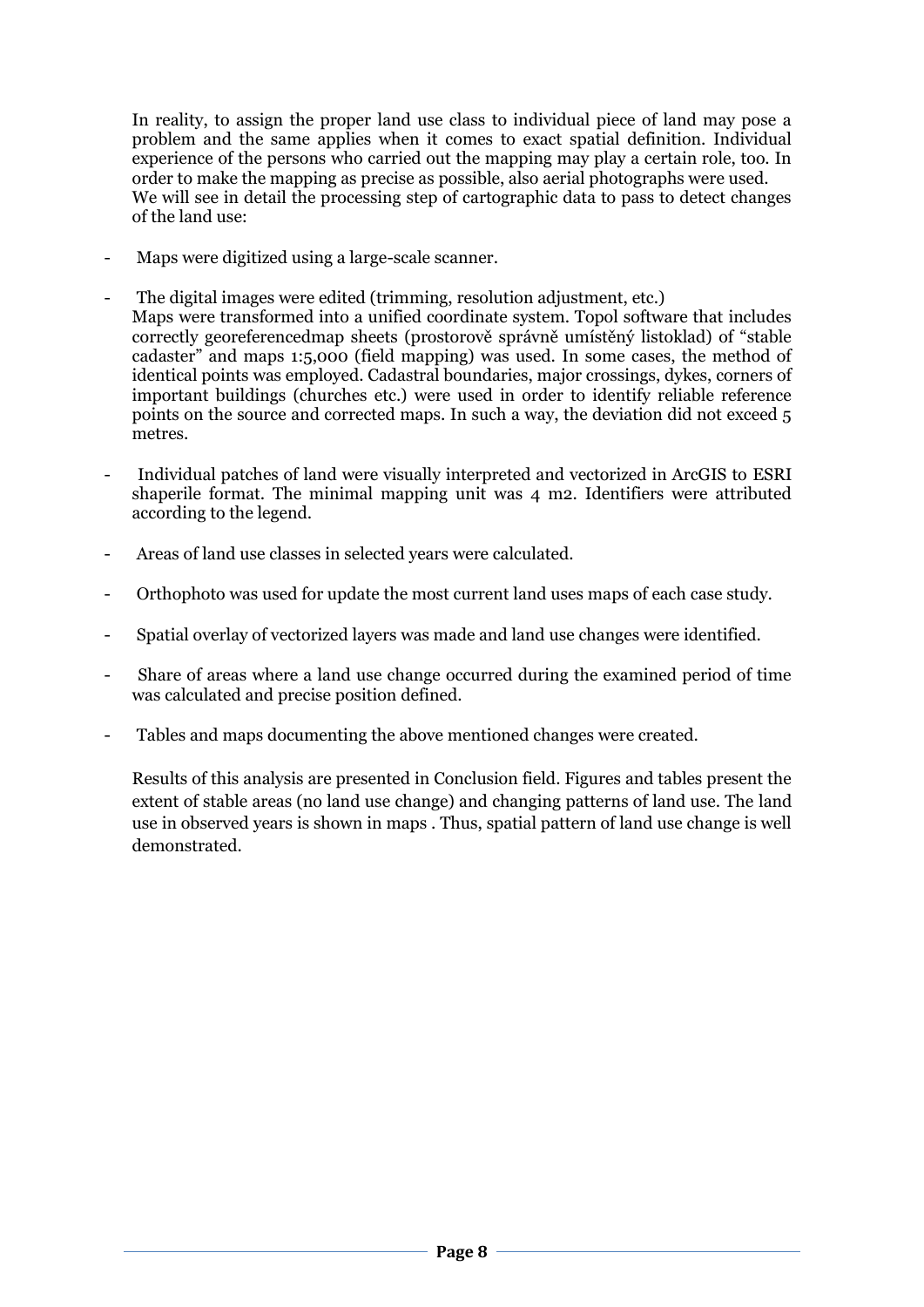# RESULTS

# Maps and tabels from LUCC database

|                  | 1845       |       |             | 1948  |             | 1990   | 2000        |       |
|------------------|------------|-------|-------------|-------|-------------|--------|-------------|-------|
| Kategorie ploch  | ha         | %     | ha.         | %     | ha          | $96 -$ | ha          | $96$  |
| Orná půda        | 47 251,7   | 72,4  | 42 798.7    | 65,6  | 26 795,2    | 41,1   | 26 360.1    | 40,4  |
| Trvalé kultury   | 1802.4     | 2,8   | 5878.9      | 9,0   | 5 873,7     | 9,0    | 5 867,7     | 9,0   |
| Louky            | 2787,1     | 4,3   | 1787,7      | 2.7   | 716,8       | 1,1    | 683,7       | 1,0   |
| Pastvina         | 4 7 7 4 8  | 7,3   | 1 646,4     | 2,5   | 426,9       | 0,7    | 404.1       | 0,6   |
| Zemědělská půda  | 56 616.0   | 86,8  | 52 111,7    | 79,8  | 33 812,6    | 51,8   | 33 315,6    | 51,1  |
| Lesní plochy     | 4554.1     | 7,0   | 4919.2      | 7,5   | 5 8 8 9 , 8 | 9,0    | 5 8 5 6 3   | 9,0   |
| Vodní plochy     | 1 104.9    | 1,7   | 889.0       | 1,4   | 1316,6      | 2,0    | 1 3 1 3 , 3 | 2,0   |
| Zastavěné plochy | 731.5      | 1,1   | 2924.0      | 4,5   | 4 6 6 6, 1  | 7,1    | 5 265,0     | 8.1   |
| Ostatní plochy   | 2 2 3 2 .2 | 3,4   | 4 4 2 6.1   | 6,8   | 19576,2     | 30,0   | 19476,6     | 29,9  |
| Jiné plochy      | 4 0 68.6   | 6,2   | 8 2 3 9 , 1 | 12,6  | 25 558.9    | 39,2   | 26 054.9    | 39,9  |
| Celkem           | 65 238,7   | 100,0 | 65 270,0    | 100,0 | 65 261.3    | 100,0  | 65 226.8    | 100,0 |

# Tab. 3.1 Vývoj využití krajiny v Praze

# …to calculate year 2015



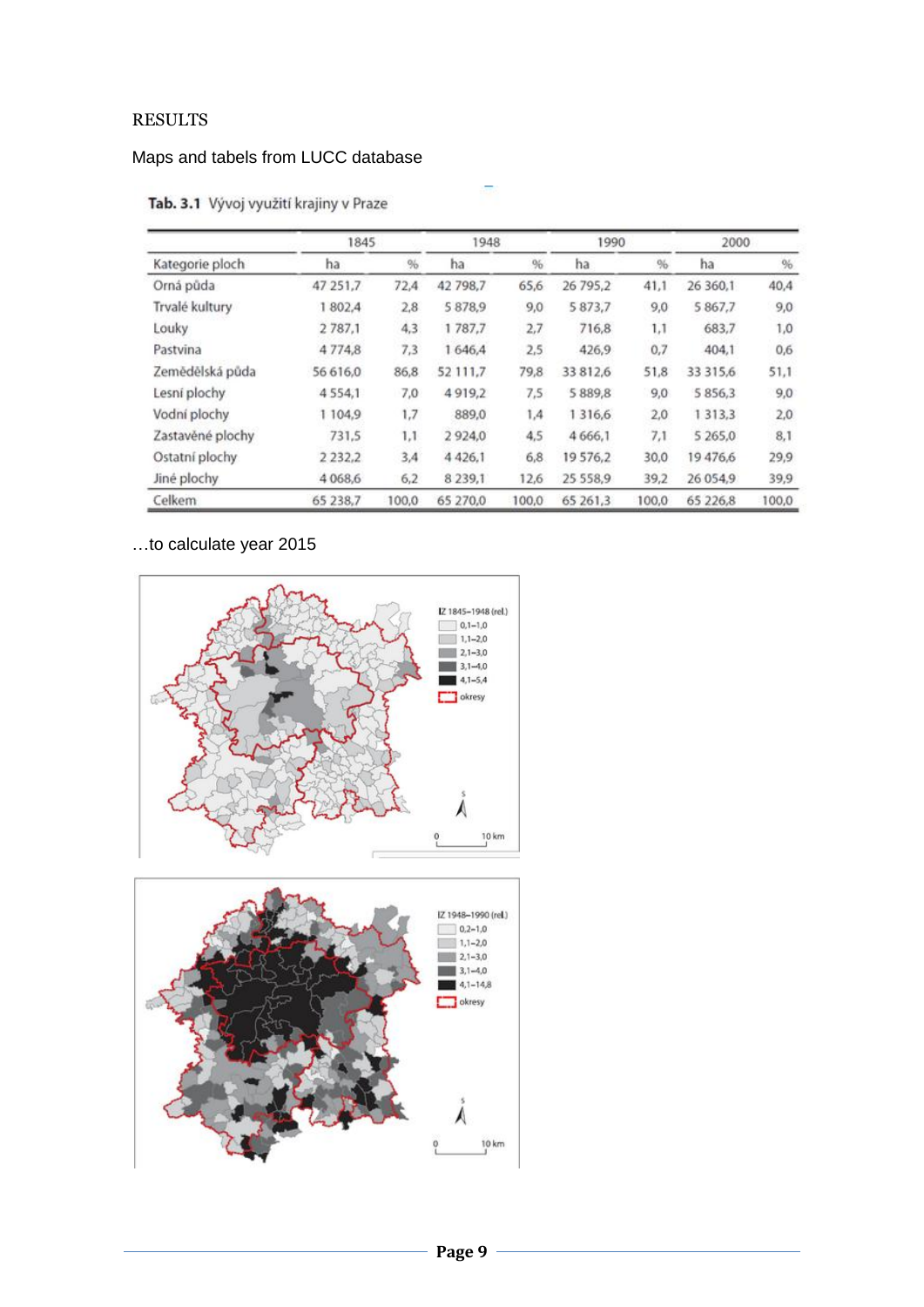

#### **Index of change 1990-2010**



- **Libus.**

| 5-966,24 ha         | ARABLE LAND |        | PERMANENT CULTURES PERMANENT GRASSLAND | FOREST AREA | <b>WATER AREA</b> | <b>BUILT-UP AREA</b> | REMAINING AREA | TOTAL  |
|---------------------|-------------|--------|----------------------------------------|-------------|-------------------|----------------------|----------------|--------|
| ARABLE LAND         |             | 114,91 |                                        | 28,95       | 0,16              | 126,45               | 431,97         | 702,44 |
| PERMANENT CULTURES  |             | 2,22   |                                        | 1,07        |                   | 3,11                 | 10,28          | 14,46  |
| PERMANENT GRASSLAND |             | 9,65   | $\overline{a}$                         | 34,01       | 2,84              | 9,62                 | 63,46          | 119,58 |
| FOREST AREA         |             | 2,42   |                                        | 36,75       | 0,02              | 4,52                 | 32,42          | 39,38  |
| <b>WATER AREA</b>   |             | 0,24   |                                        | 1,31        | 1,69              | 0,14                 | 1,52           | 3,21   |
| <b>BUIT-UP AREA</b> |             | 0,37   |                                        | 0,33        |                   | 0,87                 | 1,79           | 2,49   |
| REMAINING AREA      |             | 3,52   |                                        | 2,14        | 0,10              | 3,61                 | 26,51          | 9,37   |
| TOTAL               | 0,00        | 131,11 | 0,00                                   | 67,81       | 3,12              | 147,45               | 541,44         | 890,93 |



- **Vysočany.**

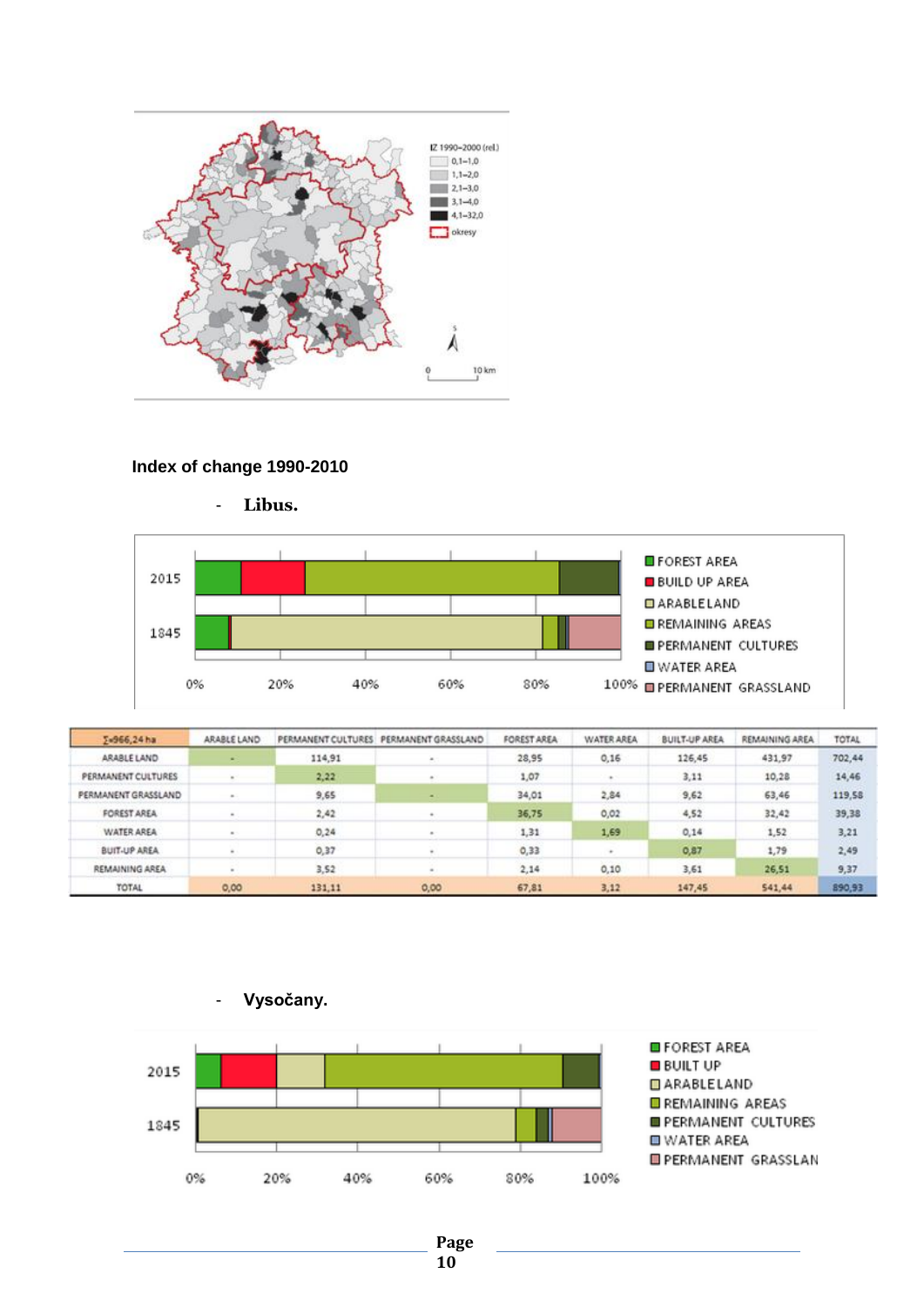| E=1366,90 ha        | ARABLE LAND | PERMANENT CULTURES | PERMANENT GRASSLAND | <b>FOREST AREA</b> | WATER AREA | <b>BUILT-UP AREA</b> | REMAINING AREA | TOTAL   |
|---------------------|-------------|--------------------|---------------------|--------------------|------------|----------------------|----------------|---------|
| ARABLE LAND         | 160,06      | 87,87              |                     | 38,75              | 0,77       | 154,90               | 623,60         | 905,89  |
| PERMANENT CULTURES  |             | 6,79               |                     | 1,52               | 0,05       | 9,36                 | 25,20          | 36,13   |
| PERMANENT GRASSLAND | 1,22        | 18,88              |                     | 37,94              | 4,54       | 13,55                | 68,08          | 144,22  |
| FOREST AREA         |             |                    |                     | 0,87               |            | 0,69.                | 2,33           | 3,02    |
| WATER AREA          |             | 0.37               |                     | 0, 13              | 4,54       | 0.36                 | 4,22           | 5,08    |
| <b>BUIT-UP AREA</b> | ÷.          | 0,39               |                     | 0.05               | $\sim$     | 2,22                 | 3,58           | 4,02    |
| REMAINING AREA      | 2,92        | 4,86               |                     | 4,67               | 0,14       | 7,92                 | 50,09          | 20,50   |
| <b>TOTAL</b>        | 4.14        | 112,37             | 0,00                | 83,07              | 5.50       | 186,79               | 727,01         | 1118,87 |



- **Rudna**

| ∑=892,79 ha         | ARABLE LAND | PERMANENT CULTURES | PERMANENT GRASSLAND | <b>FOREST AREA</b> | <b>WATER AREA</b> | <b>BUILT-UP AREA</b> | REMAINING AREA | <b>TRAIN AREA</b> | <b>TOTAL</b> |
|---------------------|-------------|--------------------|---------------------|--------------------|-------------------|----------------------|----------------|-------------------|--------------|
| <b>ARABLE LAND</b>  | 482,93      | 132,70             | 76,85               | 8,74               | 0.94              | 50,41                | 96.56          | 6,69              | 372,89       |
| PERMANENT CULTURES  |             | 4,76               | 0,62                |                    | 0,07              |                      | 3,67           | 0,04              | 4,39         |
| PERMANENT GRASSLAND | 14.97       | 11,32              | 4,77                | 3,86               | 1,06              | 2,26                 | 6,18           | 0,10              | 39,76        |
| <b>FOREST AREA</b>  | 0,08        | 0,24               | 0,28                | 1,88               | ×                 | 0,04                 | 0,20           |                   | 0,85         |
| <b>WATER AREA</b>   | 0,15        | 0,99               | 0,12                | 0,03               | 0,47              | 0,09                 | 0,67           | 0,02              | 2,07         |
| <b>BUIT-UP AREA</b> |             | 0,88               |                     | ٠                  | $\sim$            | 1,47                 | 0,53           |                   | 1,42         |
| REMAINING AREA      | 5,48        | 6,89               | 2,03                | 0,44               | 0,07              | 2,06                 | 15,09          | 0,07              | 17,04        |
| <b>TRAIN AREA</b>   |             |                    |                     |                    | $\sim$            |                      | $\sim$         |                   | 0,00         |
| <b>TOTAL</b>        | 20,68       | 153,02             | 79.89               | 13,08              | 2,14              | 54,87                | 107,82         | 6.92              | 438,42       |



| ∑=441.54 ha         | ARABLE LAND | PERMANENT CULTURES | PERMANENT GRASSLAND | FOREST AREA                 | WATER AREA | <b>BUILT-UP AREA</b> | REMAINING AREA | TOTAL  |
|---------------------|-------------|--------------------|---------------------|-----------------------------|------------|----------------------|----------------|--------|
| ARABLE LAND         | 268,02      | 8,67               | 0,51                | 4,87                        | 0,01       | 20,28                | 80.91          | 115,25 |
| PERMANENT CULTURES  | 0,50        | 6,04               | n.                  |                             |            | 1,72                 | 2,82           | 5,04   |
| PERMANENT GRASSLAND | 18,46       | 2,21               | ٠                   | 0,08                        | ×          | 0,69                 | 7,18           | 28,61  |
| FOREST AREA         | 0,89        |                    |                     | 1,55                        | 49         | E.                   |                | 0,89   |
| WATER AREA          |             | $\sim$             | Tel.                | $\mathcal{L}^{\mathcal{A}}$ | 0,11       | 0,00                 | 0.14           | 0,14   |
| <b>BUIT-UP AREA</b> | 0,03        | 1,48               |                     |                             |            | 0,59                 | 0,88           | 2,39   |
| REMAINING AREA      | 5,25        | 0,98               | 0,00                | 0,21                        |            | 0,58                 | 5,96           | 7,03   |
| TOTAL               | 25,14       | 13,33              | 0.52                | 5,16                        | 0,01       | 23,26                | 91.93          | 159,35 |

- **Cestlice**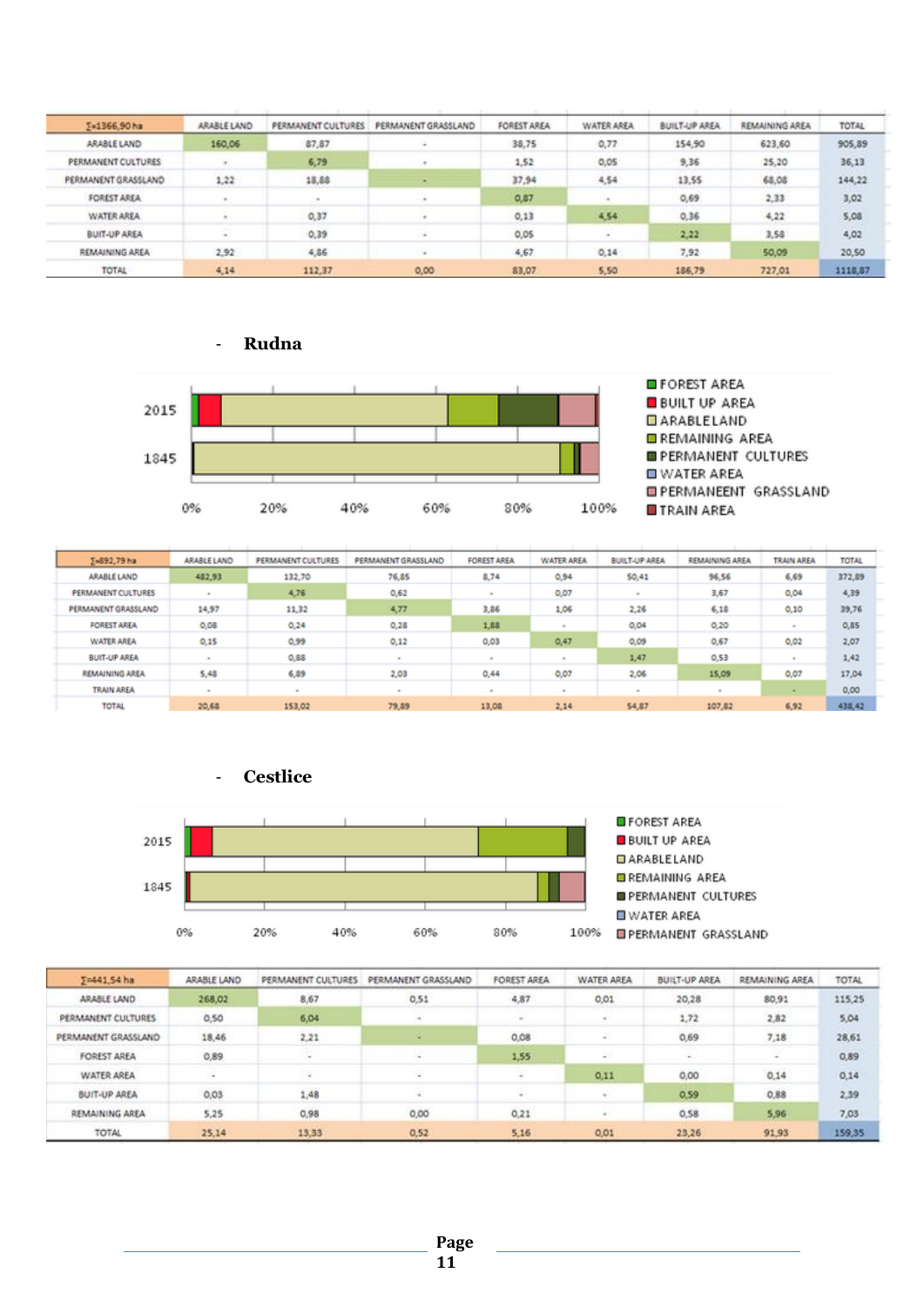#### **Huge changes on the agricultural land , conversion of arable land into built up areas (Ruda change matrix)**

The graph and the matrix table of Rudna show the intensity of land use/landscape changes during the analyzed period. Intensive land use changes have been recorded in Rudna. Originally it had been primarily an agricultural area, but later favourable geographical location and extraction of raw materials transformed part of the arable land into built-up and remaining areas. In the past arable land was fragmented into great many small plots whereas at present rather large fields are typical. This radical change was caused by collectivization in the 1950s: in the same time a big cooperative farm was established here.

Though after 1990 many original owners have claimed the land stolen by the Communists, only the few (re) started farming -much of this private land has been leased to big agricultural companies. Fields in the immediate vicinity of the village are under a strong pressure from developers, who look for places suitable for new housing projects. From the environmental standpoint the current state is worse previously large fields (some exceeding 100 hectares) are prone to erosion, biodiversity has been reduced significantly.

Due to poor and vaguely enforced regulations, part of the high quality land with good soils has been built over and large residential areas and commercial developments originated. In 1840 arable land covered some 90% of the municipal area: at present it still dominates but the share shrank to just 50%.

The early suburbanization after 1990 was boosted by favourable geographical location near the major highway that is connecting Prague with Pilsen and Germany. As residential housing, as well as commercial development was experiencing a real boom, land use structure began to change rapidly. At the moment, built-up land covers more than 5% of the municipal area (in 1840 it was just 0.3%). The so called remaining areas - in this very case mostly roads and plots with solid surface like parking lots –account for 14%. The boom of residential housing also caused an important increase in permanent cultures, mostly gardens (from 1.2% to 17%).

Forests continue to play only a minor role. Only a f to 17ew patches of poor agricultural land have been afforested. Though meadows and pastures have also increased in size (from 4.7% to 9.1%) their importance also remains low. Meadows and pastures, however, are no longer found along water streams where they functioned as an antierosion elements, but rather tend to concentrate close to the houses having more of an aesthetic function. Such a change has negative effects on the landscape stability. Wetlands along the creeks have been drained and often turned into arable land. This artificial drainage combined with a rapid spread of solid surfaces in the course of the past two decades makes the water discharge much faster.

Two contradictory processes can be observed in Rudna the past 60 years in terms of landscape changes. To a large extent, different approaches towards land protection under different regimes are responsible for that. The agrarian policy under communism encouraged self-sufliciency, i.e. arable land was highly valued. As a result, wet meadows and pastures were often drained (also in the case study area) in order to be later converted into arable land. Consequently, many anti-erosion elements in the landscape that had helped to prevent floods ceased to exist. The strict protection of arable land, however, was eased after 1990, and large expanses of high quality arable land were taken by developers just within months. Ironically, meadows and pastures with important ecological functions had been drained first and replaced by low quality